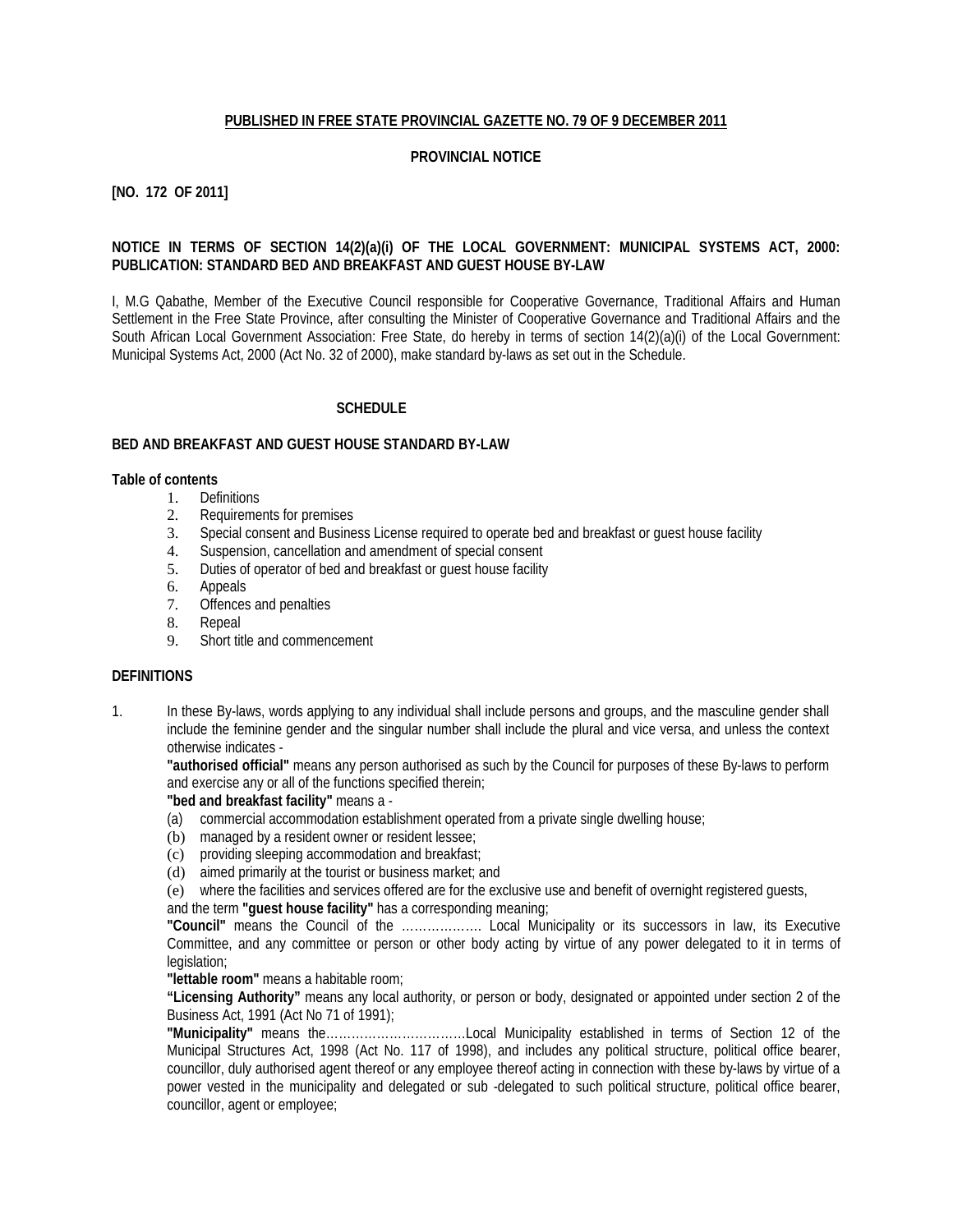**"nuisance"** means any condition or conduct which is injurious or offensive to any person or

which is dangerous to or compromises the health or safety of any person, or which causes an annoyance or disturbance to any person or to the residents of any area or which constitutes a threat

or a potential threat to the environment or which causes harm or damage to the environment, or which may potentially harm or damage the environment;

**"special consent"** means the Council's special consent granted in terms of Council's applicable Town Planning Scheme;

**"Town Planning Scheme"** means the Town Planning Scheme(s) of the Municipality.

## **REQUIREMENTS FOR PREMISES**

- **2.** (1) No person may operate a bed and breakfast or a guest house facility on any premises unless he or she has complied with all applicable legislation, including -
	- (a) the National Building Regulations and Building Standards Act, 1977 (Act No. 103 of 1977) where all buildings constructed on the premises must comply with this Act and its regulations;
	- (b) the Council's applicable Town Planning Scheme with specific reference to parking, floor area ratio, height, coverage and zoning, number or rooms, if prescribed by a Town Planning Scheme applicable to the area where the property is located and with Council's Outdoor Advertising Bylaws with reference to signage.
	- (c) the Foodstuffs, Cosmetics and Disinfectants Act, 1972 (Act No. 54 of 1972) and the Regulations governing general hygiene requirements for food premises and the transport of food, formulated under the Health Act, 1977 (Act No. 63 of 1977), where a Certificate of Acceptability must be obtained from the Council's Senior Health Inspector.
	- (d) the Broadcasting Act, 1999 (Act No. 4 of 1999) if the lettable room is supplied with a television set;
	- (e) the South African Music Rights Organisation (SAMRO) where alicence is required if background music is to be played to the guests;
	- (f) the Free State Gambling and Liquor Act, 2010, (Act No. 6 of 2010) if liquor, including complimentary drinks, are served to quests;
	- (g) the Tobacco Products Control Act, 1993 (Act No. 83 of 1993) where it is a requirement that signs are displayed in areas designated for smoking and no -smoking signs are displayed elsewhere;
	- (2) The premises must provide
		- (a) access to bedrooms and bathrooms at all times for registered guests;
		- (b) a serviceable lock and key (for privacy) to each lettable room;
		- (c) an area where breakfast can be served, adequate for the use of, and easily accessible to any guest on the premises;
		- (d) a bathroom and toilet for each lettable room suitably placed in a separate compartment which is close to the lettable room and is easily accessible to the guest/s of a lettable room and separate to that of the owner of the facility;
	- (3) No kitchen facility may be provided to guests in the lettable rooms;
	- (4) The operation of the facility may not detract from the residential character and amenities of the property or the immediate surroundings;
	- (5) The facility must be of such a nature that the predominant land use is retained and if in a residential area, the residential character of the house is retained.
	- (6) The facility may not include a place of public assembly or a place of public amusement.

## **SPECIAL CONSENT AND BUSINESS LICENSE REQUIRED TO OPERATE A BED AND BREAKFAST OR GUEST HOUSE FACILITY**

- **3.** (1) A person who wants to operate a bed and breakfast or guest house facility must apply to the Council in writing in the prescribed format for Council's special consent;
	- (2) When the Council receives an application for such special consent and, before deciding whether or not to approve the application, the Council -
		- (a) may request the applicant to provide any further information which the Council considers relevant to enable it to make an informed decision;
		- (b) will take into consideration
			- (i) the scale and size of the proposed establishment in relation to character of the area;
			- (ii) whether the premises are suitable for the proposed use;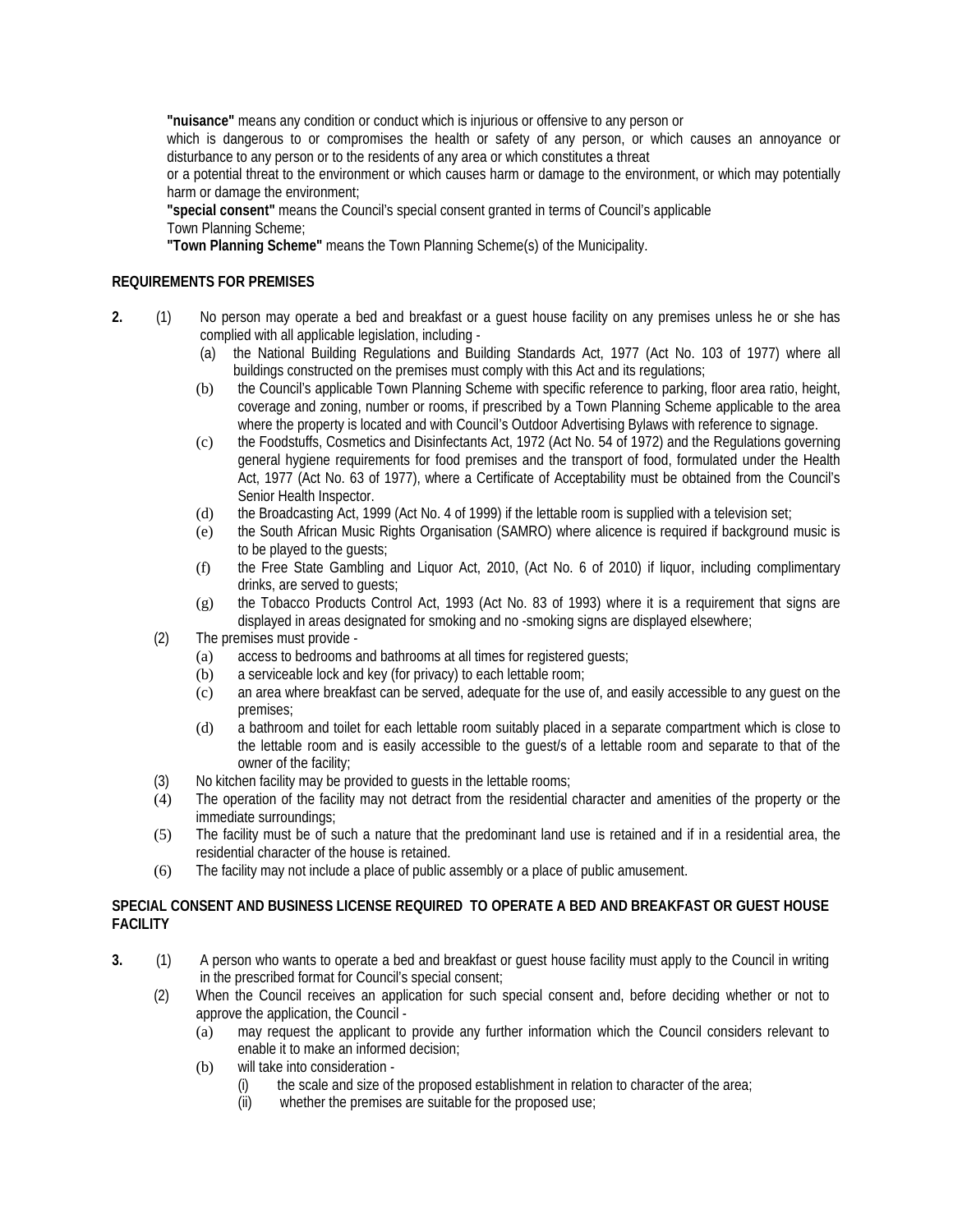- (iii) whether there is sufficient on-site parking facilities for motor vehicle and
- (iv) any other matter which would, in its opinion, interfere with the amenities and character of the neighbourhood; and
- (c) must ensure that the relevant premises are inspected by authorised officials as soon as reasonably possible.
- (3) Subject to subsection (2), the Council may
	- (a) approve the application for special consent subject to such terms and conditions that are reasonably aimed at eliminating or reducing the risk, if any, which is likely to be caused by the relevant activity; or (b) refuse the application for special consent.
- (4) The applicant must also apply for and obtain a Business License from the Licensing Authority for the area in which the facility is located.

## **SUSPENSION, CANCELLATION AND AMENDMENT OF SPECIAL CONSENT**

- **4.** (1) The Council may by written notice to the owner of the property on which a special consent was granted, suspend or cancel the special consent -
	- (a) with immediate effect, if the authorised official reasonably believes that it is urgently necessary to do so to eliminate or reduce a significant risk to public health posed by a nuisance; or
	- (b) after expiry of the period stipulated in a notice affording the owner a reasonable opportunity to comply with the notice and the owner having failed to comply with the notice.
	- (2) The Council may add to the conditions of the special consent by written notice to the owner of the property, if the authorised official reasonably believes that it is necessary to do so to protect public health or to take account of changed circumstances since the special consent was issued.

## **DUTIES OF OPERATOR OF BED AND BREAKFAST OR GUEST HOUSE FACILITY**

- **5.** A person who operates a bed and breakfast or guest house facility must
	- (a) be resident on the property;
	- (b) abide by all relevant health, fire, business, labour, town planning and media laws and regulations;
	- (c) ensure that the application for Council's special consent to operate a bed and breakfast or guest house facility is accompanied by letters of consent from the registered owners of the adjoining properties;
	- (d) keep all sanitary, ablution and water supply fittings in good working order;
	- (e) keep the premises and all furniture, fittings, appliances, equipment, containers, curtains, covers, hangings and other soft furnishings, table linen, bed linen and cloths of whatever nature used in connection with the facility in a clean, hygienic and good condition at all times;
	- (f) supply fresh linen and unused soap for each letting; and
	- (f) take adequate measures to eradicate pests on the premises.

## **APPEALS**

- **6.** (1) Any person whose rights are affected by a decision of the Council or of any authorized official under these Bylaws may in terms of Section 62 of the Local Government: Municipal System Act, 2000 (Act No. 32 of 2000), appeal against the decision by giving written notice of the appeal and the reasons for the appeal to the municipal manager within 21 days of the date of the issue of the notification of the decision.
	- (2) The municipal manager will refer the appeal to the appropriate appeal authority in terms of the Local Government: Municipal Systems Act, 2000 (Act No. 32 of 2000). The appeal authority must commence with the appeal within 6 weeks and decide the appeal within a reasonable period.

## **OFFENCES AND PENALTIES**

- **7.** Any person who
	- (1) contravenes or fails to comply with a provision of these Bylaws or a direction issued by the Council in terms of these Bylaws, or a condition imposed under these Bylaws;
	- (2) obstructs or hinders any person in the execution of any power or the performance of any duty or function in terms of any provision of these Bylaws; or